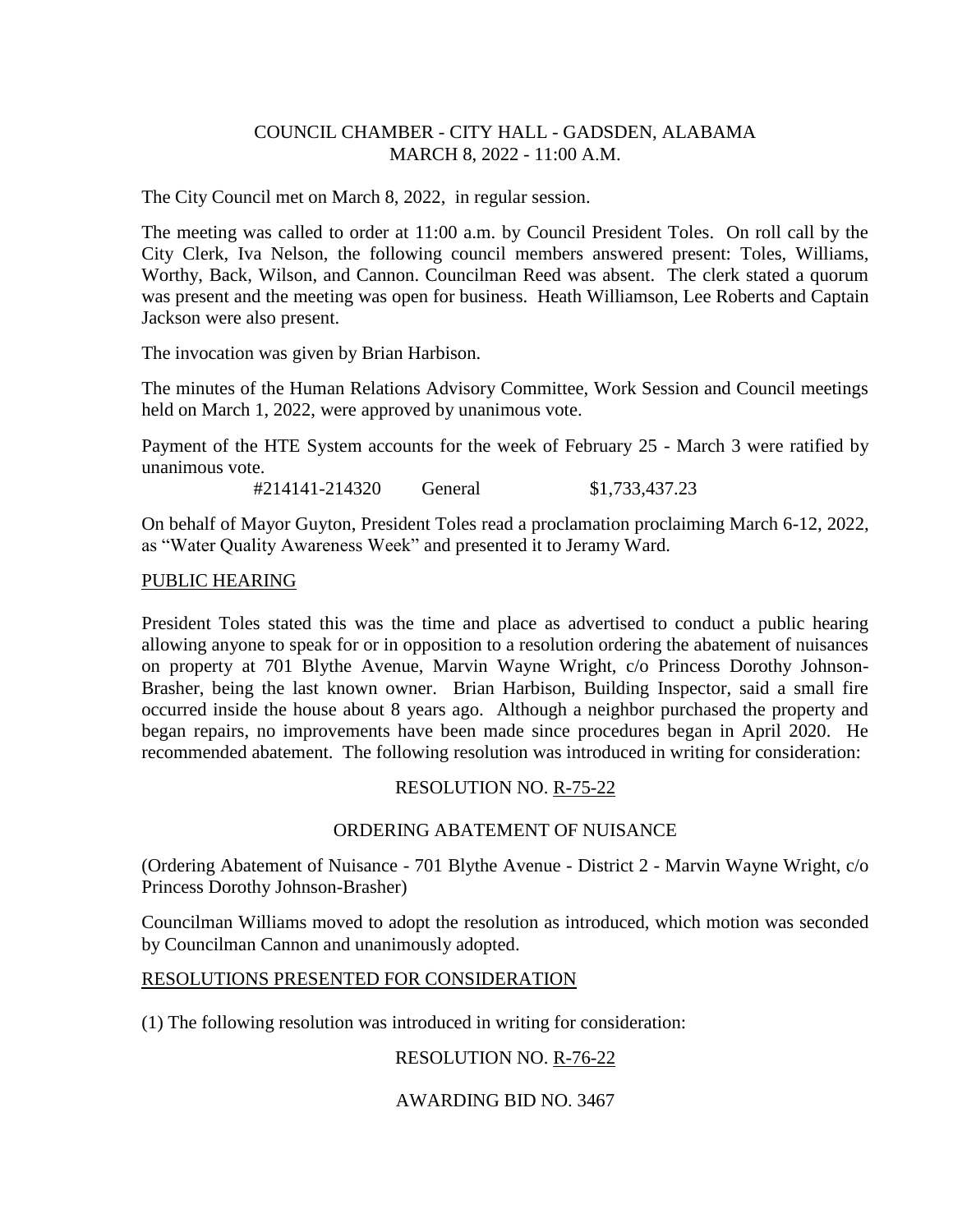(Awarding Bid No. 3467 - Noccalula Falls Train Track Replacement - STX Corporation - \$949,814.00)

Councilman Cannon moved to adopt the resolution as introduced, which motion was seconded by Councilman Back and unanimously adopted.

(2) The following resolution was introduced in writing for consideration:

#### RESOLUTION NO. R-77-22

#### AWARDING BID NO. 3468

(Awarding Bid No. 3468 - Noccalula Falls Train Track Electrical Upgrades Project - A&S Electrical Contractors, Inc. - \$147,500.00)

Councilman Cannon moved to adopt the resolution as introduced, which motion was seconded by Councilman Worthy and unanimously adopted.

(3) The following resolution was introduced in writing for consideration:

#### RESOLUTION NO. R-78-22

#### AUTHORIZING UTILIZATION OF SOURCEWELL CONTRACT

(Authorizing utilization of Sourcewell Contract No. 012320-SCC, a national purchasing cooperative - For purchase of office supplies, copy paper, and print cartridges, etc. - Note: Vendor is Staples and term is 8-1-20 to 4-6-24, with possibility of one-year extension)

Councilman Cannon moved to adopt the resolution as introduced, which motion was seconded by Councilman Worthy and unanimously adopted.

(4) The following resolution was introduced in writing for consideration:

## RESOLUTION NO. R-79-22

# AUTHORIZING PUBLIC HEARING ON FIRE CODE

(Authorizing Public Hearing on March 29, 2022 - Regarding adoption of International Fire Code, 2021 Edition, prepared by the International Code Council)

Councilman Cannon moved to adopt the resolution as introduced, which motion was seconded by Councilman Back and unanimously adopted.

(5) The following resolution was introduced in writing for consideration:

## RESOLUTION NO. R-80-22

## AUTHORIZING SATISFACTION OF NUISANCE ABATEMENT LIEN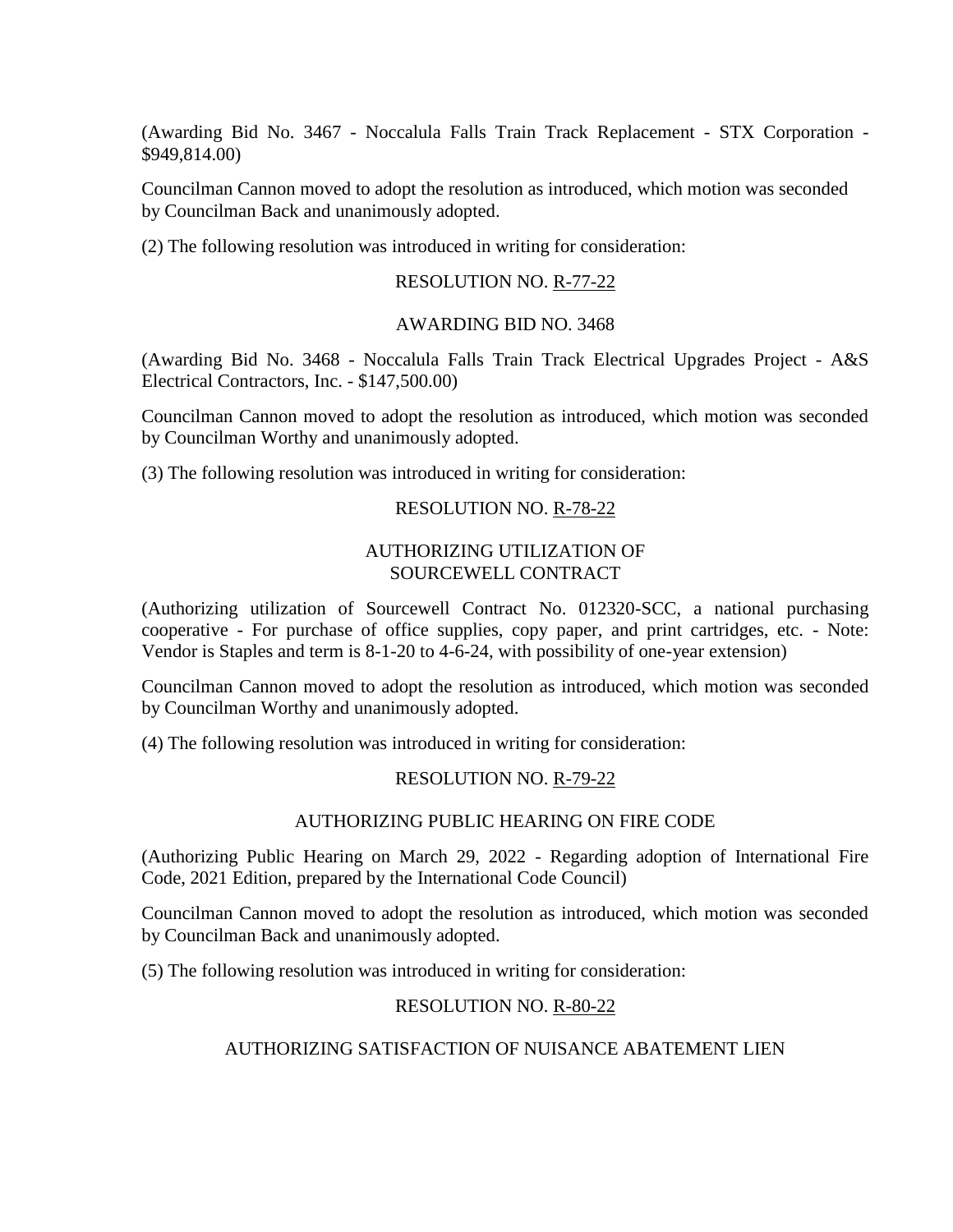(Authorizing Satisfaction of Nuisance Abatement Lien - 905 McKissack Street - District 2 - Accepting \$500.00 offer from Community Development Project 2000 - Note: Purchaser paid full amount of \$3,041.40 to State of Alabama and City of Gadsden will rebate the difference of \$2,541.40)

Councilman Williams moved to adopt the resolution as introduced, which motion was seconded by Councilman Cannon and unanimously adopted.

(6) The following resolution was introduced in writing for consideration:

## RESOLUTION NO. R-81-22

## AUTHORIZING AGREEMENT FOR SUMMER CONCERT SERIES

(Authorizing Agreement - James Yerby, by and for II DA MAXX BAND - \$1,650.00 - For Summer Concert Series performance at Amphitheatre on June 3, 2022 - Note: \$350.00 will be applied from previous agreement canceled due to Covid, for total of \$2,000.00)

Councilman Williams moved to adopt the resolution as introduced, which motion was seconded by Councilman Cannon and unanimously adopted.

(7) The following resolution was introduced in writing for consideration:

## RESOLUTION NO. R-82-22

# AUTHORIZING AGREEMENT FOR SUMMER CONCERT SERIES

(Authorizing Agreement - Crescent Moon Entertainment - \$2,500.00 - For Smokey Jones & the 3 Dollar Pistols to perform for Summer Concert Series concert at Amphitheatre on July 1, 2022)

Councilman Williams moved to adopt the resolution as introduced, which motion was seconded by Councilman Cannon and unanimously adopted.

(8) The following resolution was introduced in writing for consideration:

## RESOLUTION NO. R-83-22

## AUTHORIZING AGREEMENT FOR SUMMER CONCERT SERIES

(Authorizing Agreement - Crescent Moon Entertainment - \$3,700.00 - For Bueller to perform for Summer Concert Series concert at Amphitheatre on August 5, 2022)

Councilman Williams moved to adopt the resolution as introduced, which motion was seconded by Councilman Cannon and unanimously adopted.

(9) The following resolution was introduced in writing for consideration: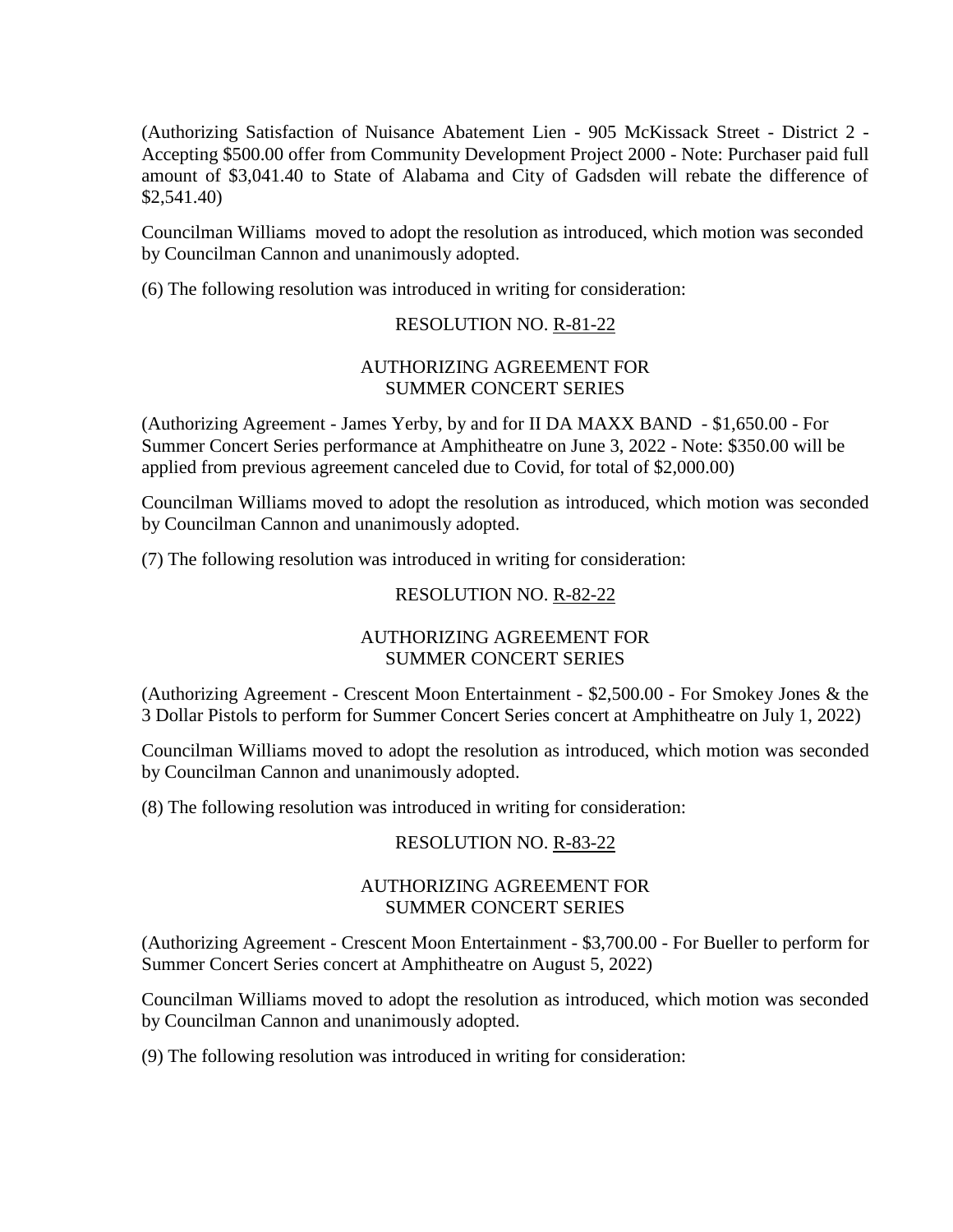# RESOLUTION NO. R-84-22

## AUTHORIZING AGREEMENT FOR SUMMER CONCERT SERIES

(Authorizing Agreement - Crescent Moon Entertainment - \$2,900.00 - For TYME to perform for Summer Concert Series concert at Amphitheatre on September 2, 2022)

Councilman Williams moved to adopt the resolution as introduced, which motion was seconded by Councilman Cannon and unanimously adopted.

#### NEW BUSINESS

Councilman Williams introduced the following resolution in writing for consideration:

## RESOLUTION NO. R-85-22

## AUTHORIZING TAX ABATEMENT AGREEMENT WITH CALCEAN MINERALS AND MATERIALS, LLC

(Authorizing Tax Abatement Agreement - Calcean Minerals and Materials, LLC - For noneducational state and local property taxes and construction related transaction taxes - For period of 5 years - Relating to construction project with capital investment of \$7,503,324.00)

President Toles received unanimous consent to immediately consider the resolution as an item of new business. Councilman Williams noted Gadsden is in competition with a city in another state for the project. He moved to adopt the resolution as introduced, which motion was seconded by Councilman Cannon and unanimously adopted.

#### DEPARTMENT REPORT

Wil Reed, Gadsden Fire Department announced a pilot program for commercial and residential fire safety to be held at Carver Community Center on April 9. He noted this was requested from the Carver Community Revitalization Committee in response to recent fires. Chief Reed expressed hope the program will be expanded to other communities.

#### COUNCIL REMARKS

Councilman Wilson explained various actions taken by the Council today.

Councilman Worthy announced the upcoming Remote Area Medical (RAM) clinic scheduled for April 23-24 at Gadsden City High School. He expressed appreciation to services provided to the community by various agencies and asked for prayers for city and county government and working together for a positive image. Councilman Worthy expressed concern for the families affected by a recent shooting and urged black men to continue trying to influence young men.

Councilman Williams encouraged everyone to come out and support this weekend's State basketball youth tournament.